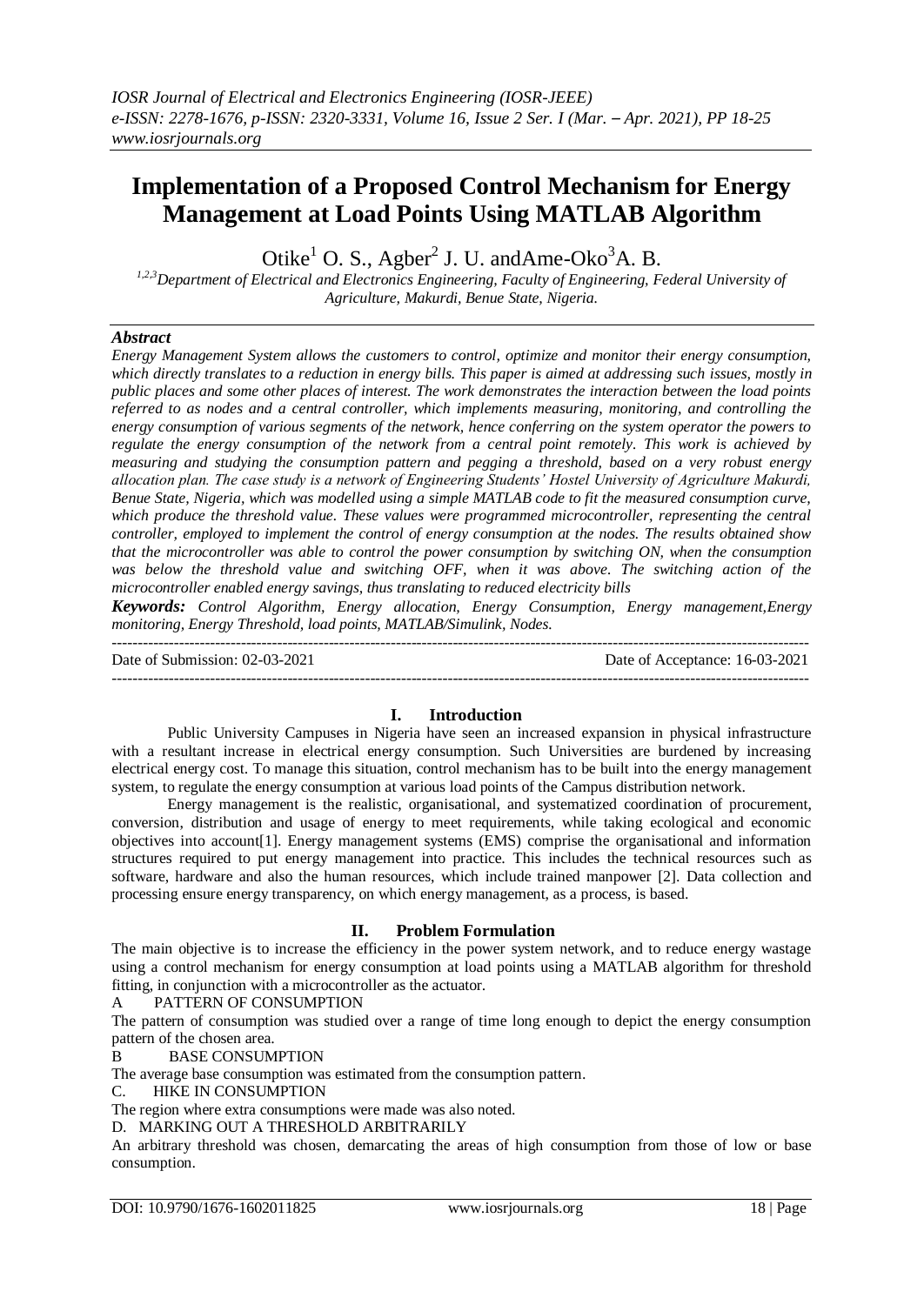# **III. Literature Review**

An EMS balances the sources of energy and consumption of energy to achieve the lowest possible cost. The consumption of energy can be industrial, commercial, manufacturing, or residential.

An EMS generally puts the user in control of energy consumption through monitoring, billing, cost allocation and disconnection. Furthermore, EMS represents a large collaboration of power distribution control products that connect state-of-the-art devices for communication control [3]. It interfaces with communication and intelligent devices such as switchgear and intelligent switching controllers that are connected through an Ethernet network to computer systems equipped with software for collecting, processing and displaying data from the network [4].

#### A. LOAD PRIORITIZATION

This method ranks loads by priority and assigns a calculated weight for each load in the system. These weights are dynamic (i.e., time dependent), and can be used as an input for any restoration optimization problem. The proposed load prioritization procedure considers the criticality of the load, the amount of energy consumed, the number of connected customers, the cost of interruption, and the practice of demand side management programs. A proposed efficient prioritizing method should be able to quantify the importance of each individual load, and systems' reliability so as to improve the performance of the network [5].

# B. STRUCTURE AND FUNCTIONS OF THE ENERGY MANAGEMENT SYSTEM

The structure of energy management system includes the software and hardware components.The energy management system can provide easy-to-access information on energy consumption in real time to control appliances and optimize the energy consumption in the area covered. In the network, the users manage their energy through the smart meter according to the energy consumption information as stated by [6]. The structure of energy management system includes both the hardware and the software components. The hardware includes the physical or tangible components of the network, such as the circuit breakers, relays, the power lines, transformers, and meters. The software consists of the intangible parts such as the control algorithm at the central controller in [7] and [8].

The authors in [9] proposed Energy Consumption Management for Multistage Production Systems considering real time pricing. In their work, they made a demand response model under real-time pricing, considering a generic queuing open production line with multiple single-server stages and finite buffers, for minimizing the cost including both machines and buffers energy consumption. They integrated the work of the authors in [10] and [11] on production systems described by mathematical programming formulation into demand response decision-making problems. They were able to demonstrate the potential of the proposed model in energy efficiency, even though the production cycle was prolonged; it still fell within an acceptable range.

The authors in [12] and [13] considered work on a new model of Distributed System for Data Acquisition and Management of Electric Energy Consumption called power mode. The work presented a solution to energy management, which is designed to increase the electric energy stability of managed consumers. It helped to conceptualize a model of an IT hierarchical distributed system for data acquisition, and also evidences the state of the controlled distributed electric energy consumption. These were achieved by modelling the proposed solutions into the Demand Side Management (DSM) methods of power system balancing called "power modes". The power modes allow for differentiation of consumer priorities of functions served by their devices, and to remotely and gradually pull off, with the user's acceptance. The solution presented was designed to increase the electric energy stability of managed consumers. It also allows for introduction of power priorities for consumer's electrical-equipment considering the importance of their functions.

The authors in [14] presented the intelligent central energy management system for remote community microgrid. Simulations were carried out using MATLAB/Simulink. Parameters were adjusted on the grid to observe control reaction. A Stokvel charge share concept was proposed, wherein the state of batteries' charges and user consumption determined how grid loads should be controlled. A charge share algorithm was designed and tested on MATLAB simulation software. The goal was to share energy between users depending on each user's daily energy consumption. Power measurement determines energy kilowatt hours consumed by each load. The sum of the consumed energy is compared with the state of charge (SOC) of the battery and thereby a percentage calculation of SOC is made. The remaining charge was distributed between the loads according to their respective consumptions. SOC can be set at initial start-up on the simulation. The equation gives the formula structure to produce charge share values to each user.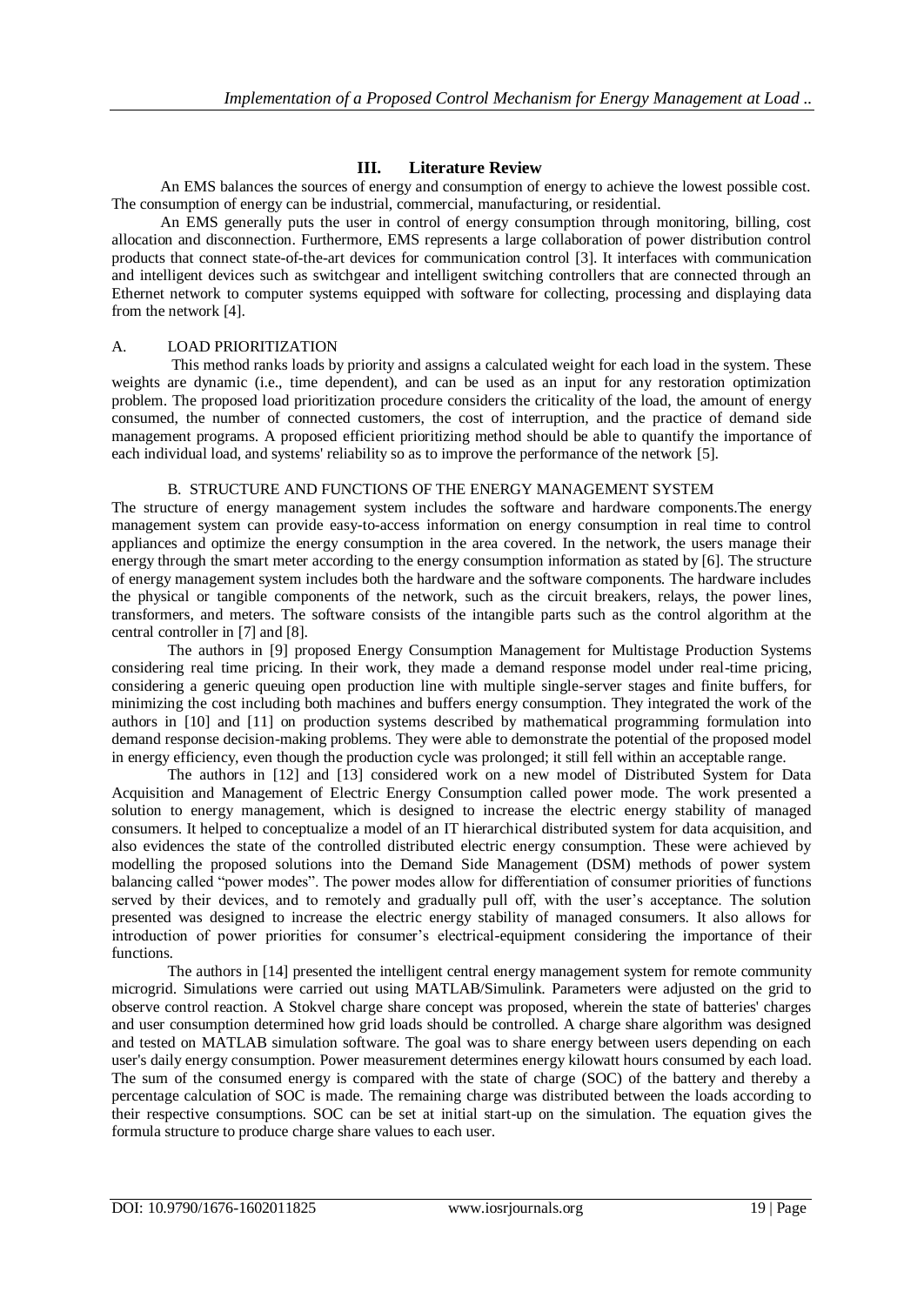$kWh_{per\, user} =$  $1-(\frac{k}{kWh})$  $\frac{1}{1}$  XkWh<sub>Usable</sub> Battery SOC (1)  $[N<sub>users</sub>-1]$ 

The formula forms part of the control structure within the model to derive the quantities of remaining energy to be set aside for grid users according to their level of energy use and battery's charge condition. This mode of control ensures local communities work sparingly with such a limited energy resource. It enables communities to also manage their charge share load patterns.

From the result obtained, it was observed that the charge share values were calculated continuously throughout the day. This confirmed operation, when the most significant user had been allowed the smallest charge portion of the remaining state of charge to be used at night after 6pm; the smallest energy user is allowed a bigger share of energy. This system allowed each user a reasonable energy share during daytime and night, depending on the requirements from users and duration of use.

The authors in [15] introduced the Design of Smart Home Energy Management System (SHEMS) for Saving Energy. An adaptive algorithm was proposed to recognize the activity states of home residents and control the operation of the home appliances accordingly. The proposed SHEMS consists of Home Smart Gateway (HSG), Sensing Units (SU), and End Appliance Unit (EAU). The proposed system mainly depends on employing motion sensors and remote actuators to control the home appliances. It was aimed at reducing the energy consumption by detecting the residents' activity and identifying it among three states: Active, Away, or Sleep. The SHEMS was designed with an algorithm that is based on Hidden Markov Model (HMM) in order to estimate the probability of the home being in each of the three states. The proposed system uses the Wi-Fi technology for data transmission inside home and the GSM technology for external communication. The result shows that the proposed system and its algorithm were successfully tested and 18% of energy saving were obtained. The authors in [16] introduced A New Energy Efficiency Management and Control Strategy of Grid-Friendly-Based Intelligent Electricity, where under the cooperation of the smart gateway, smart socket and smart terminal, the management system could achieve the intelligent control for air conditioning, and make it grid-friendly electrical equipment. This approach introduces the physical deployment within the intelligent system and the interaction with the data scheduling platform of the grid. The system adopts an open design, and gives the overall architecture of the management system, which is based on the hierarchical design method. It also explains the sensing, data, application and control layers of the management system. Secondly, it introduces control strategy of the management system which resulted in the use of electricity equipment for the purpose of achieving the peak load shifting and improving the quality of energy.

# **IV. Demand Controllers and Management Strategies**

The control of energy consumption is performed by means of devices such as sensors, monitoring relays and a microcontroller as the actuator. These devices, manage energy consumption at the node by disconnecting it from the network on the basis of a determined limit. The operation of a demand controller can either be triggered by a "peak energy" signal transmitted by the sensors (through an appropriate communication channel such as GSM, intranet or wirelessly by internet), or in response to variable-on-peak/-off-peak electricity schedules. In this second case, energy limit is set for each node in the distribution network. A near real-time situation was modelled by a table of energy consumption of the Engineering Students'' hostel. This was used in place of a real time database to demonstrate how the simulation will behave in real time condition.

# A. SOFTWARE/INTELLIGENCE

The software employed in this work is MATLAB Simulink. It was chosen because of its simplicity, versatility, inbuilt rich library and with many internal functions. MATLAB Simulink is used for the simulation, and an (algorithm) was written to fit the desired consumption curve (threshold value). This in turn, was linked to a microcontroller, representing the central controller, employed to implement the control of energy consumption at the nodes

Resource Management using MATLAB/Microcontroller maintains meaningful data at each node. For instance, each node is assigned an amount of energy to be managed. The management of such energy is carried out by the set instructions as laid out in MATLAB. The programmed MATLAB/Simulink via Microcontroller, was used to analyse the data, and thus the data keeps reflecting physical characteristics of the plugged energy. MATLAB is used to develop a control strategy for the network upon receiving a command signal, by prioritizing energy resources based on some instructions. In addition, it is also used to lay out a predefined strategy corresponding to the command event and executes the control set.

# B. SYSTEM DESIGN IN MATLAB/SIMULINK

A simulation was performed in MATLAB/Simulink to illustrate the sensing, control and communication strategies of the proposed energy management system of the distribution network. The system designed in MATLAB/Simulink was done based on the data obtained from the substations under study.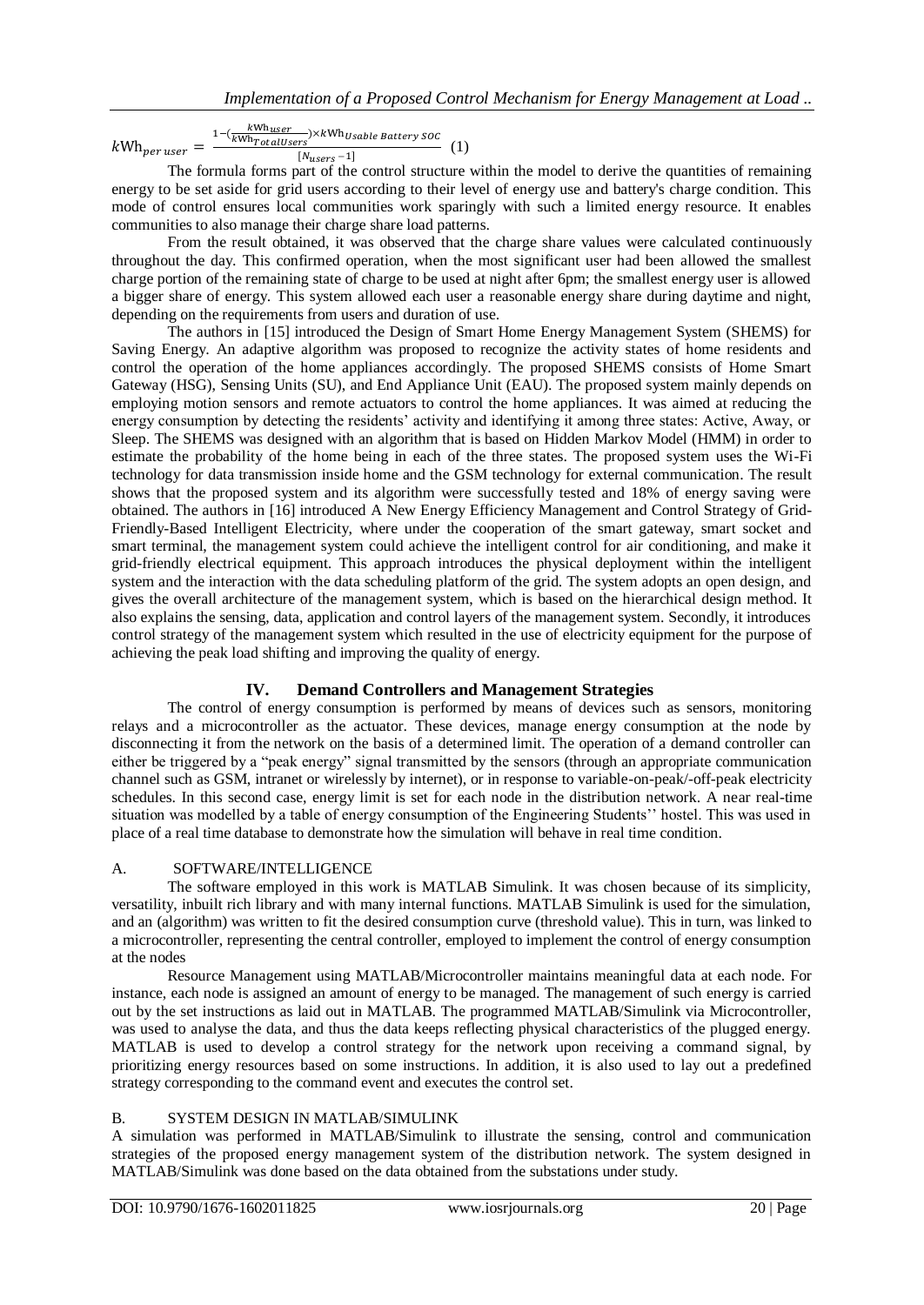# C. ESTIMATING THE THRESHOLD EQUATION FROM THE GRAPH

The graph of the energy consumed for a whole day (24 hour) and covering the entire week, starting from Monday through Sunday were plotted against the time of consumption as shown in Figure 1 through Figure 3. The equation of the curve obtained was estimated using MATLAB and is given as

 $F(t) = -12.88 t^2 + 315.53 t + 4900.$  (2)

F(t) was used as the threshold value of the energy consumption.

#### D. MATLAB CODE TO CONTROL THE NODE OF THE CASE STUDY (ENGINEERING STUDENTS' HOSTEL)

MATLAB code was written to generate the equation of the curve as the threshold. When the code is run, values above the curve (Threshold) are seen as excess energy consumption and are denied access by 'opening' the circuit breaker. On the other hand, energy consumption values below the Threshold curve are seen as normal, and as such, and granted access by 'closing' the circuit breaker.

#### E. MICROCONTROLLER

The PIC18-Q41 family of microcontrollers (MCUs) integrates intelligent analog capabilities with powerful Core Independent Peripherals (CIPs) for small, high-performance data acquisition and sensor interfacing applications. A microcontroller is a solitary chip microcomputer also known as embedded controller. They are basically employed in devices that need a degree of control to be applied by the user of the device. Microcontroller is a compressed microcomputer manufactured to control the functions of embedded systems. Microcontrollers PIC18-Q41 was employed in this work for the control of the relays at the nodes.



Table 1 presents the summary of the daily power and energy consumption of the Engineering Students' Hostel, and also the percentage energy saved per day as a result of the introduction of a consumption threshold, chosen arbitrarily.



**Figure 1**. Average Energy Consumption Chart of the Students' Hostel Engineering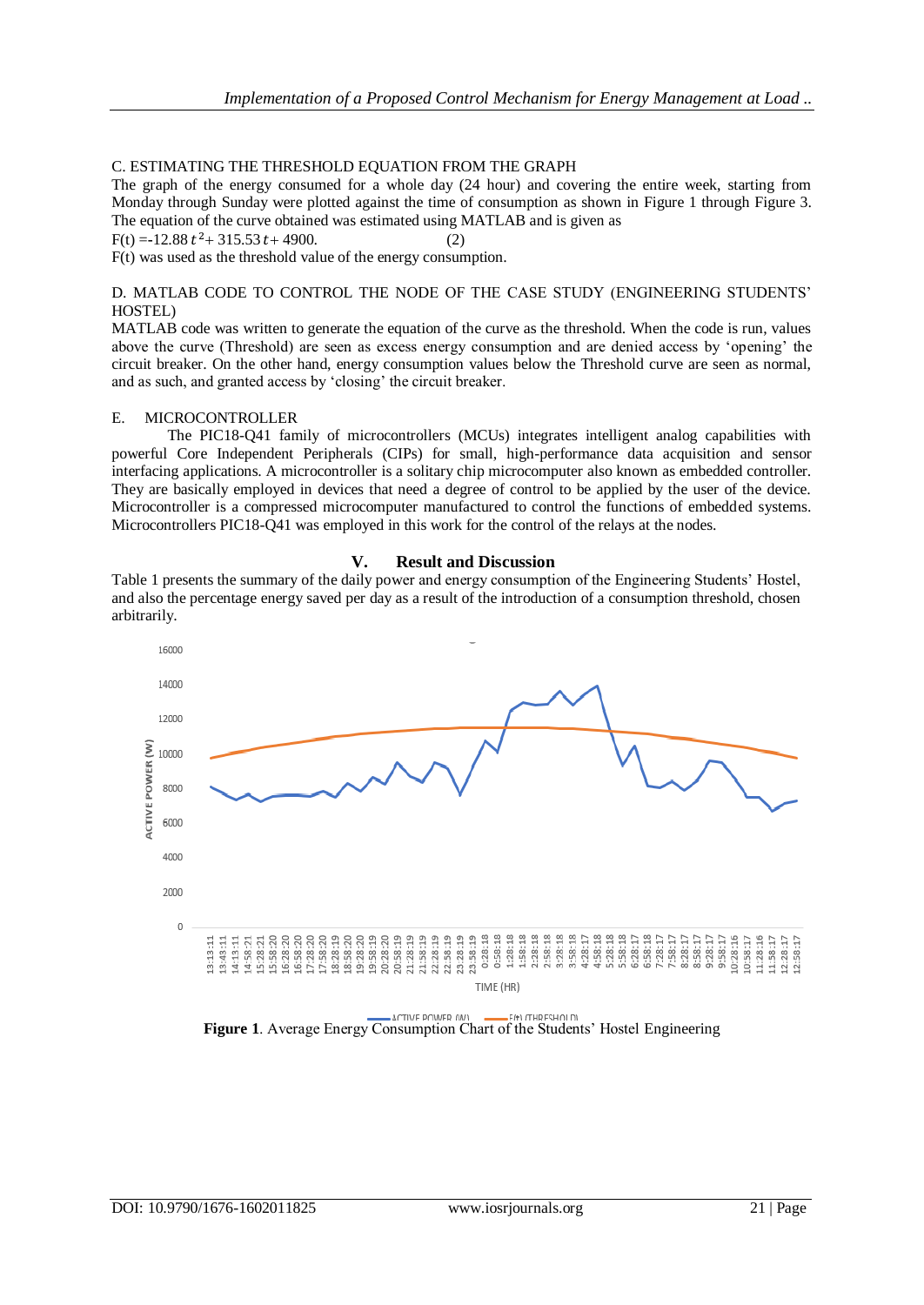

*Implementation of a Proposed Control Mechanism for Energy Management at Load ..*

Figure 2. Chart to Estimate the Average Energy Consumption of the Students' Hostel Engineering



|  |  | Figure 3. Daily consumption pattern of the students' hostel engineering |  |  |  |  |  |  |
|--|--|-------------------------------------------------------------------------|--|--|--|--|--|--|
|--|--|-------------------------------------------------------------------------|--|--|--|--|--|--|

|  |  | Table 1: summary of daily energy consumption and percentage energy saved |
|--|--|--------------------------------------------------------------------------|
|  |  |                                                                          |

| Days         | <b>Total Power</b><br>Consumed (W) | <b>Total Energy</b><br>Consumed (WH) | Power Saved as a<br><b>Result of the</b><br>introduction of<br>Threshold (W) | <b>Energy Saved as</b><br>a Result of the<br>introduction of<br>Threshold (WH) | <b>Percentage Energy</b><br><b>Saved as a Result</b><br>of the introduction<br>of Threshold $(\% )$ |
|--------------|------------------------------------|--------------------------------------|------------------------------------------------------------------------------|--------------------------------------------------------------------------------|-----------------------------------------------------------------------------------------------------|
| Monday       | 463362.75                          | 231681.38                            | 36997.04                                                                     | 17498.52                                                                       | 7.55                                                                                                |
| Tuesday      | 460306.50                          | 230153.25                            | 36812.26                                                                     | 17406.13                                                                       | 7.56                                                                                                |
| Wednesday    | 431184.70                          | 215592.35                            | 20283.92                                                                     | 10141.96                                                                       | 4.70                                                                                                |
| Thursday     | 429521.50                          | 214760.75                            | 20332.15                                                                     | 10166.08                                                                       | 4.73                                                                                                |
| Friday       | 402800.90                          | 201400.45                            | 28956.17                                                                     | 14478.09                                                                       | 7.19                                                                                                |
| Saturday     | 446149.63                          | 223074.82                            | 24601.68                                                                     | 12300.84                                                                       | 5.51                                                                                                |
| Sunday       | 469845.78                          | 234922.89                            | 23006.16                                                                     | 19503.08                                                                       | 8.30                                                                                                |
| <b>Total</b> | 3103171.76                         | 1551585.88                           | 190989.38                                                                    | 101494.70                                                                      | 6.56                                                                                                |

DOI: 10.9790/1676-1602011825 www.iosrjournals.org 22 | Page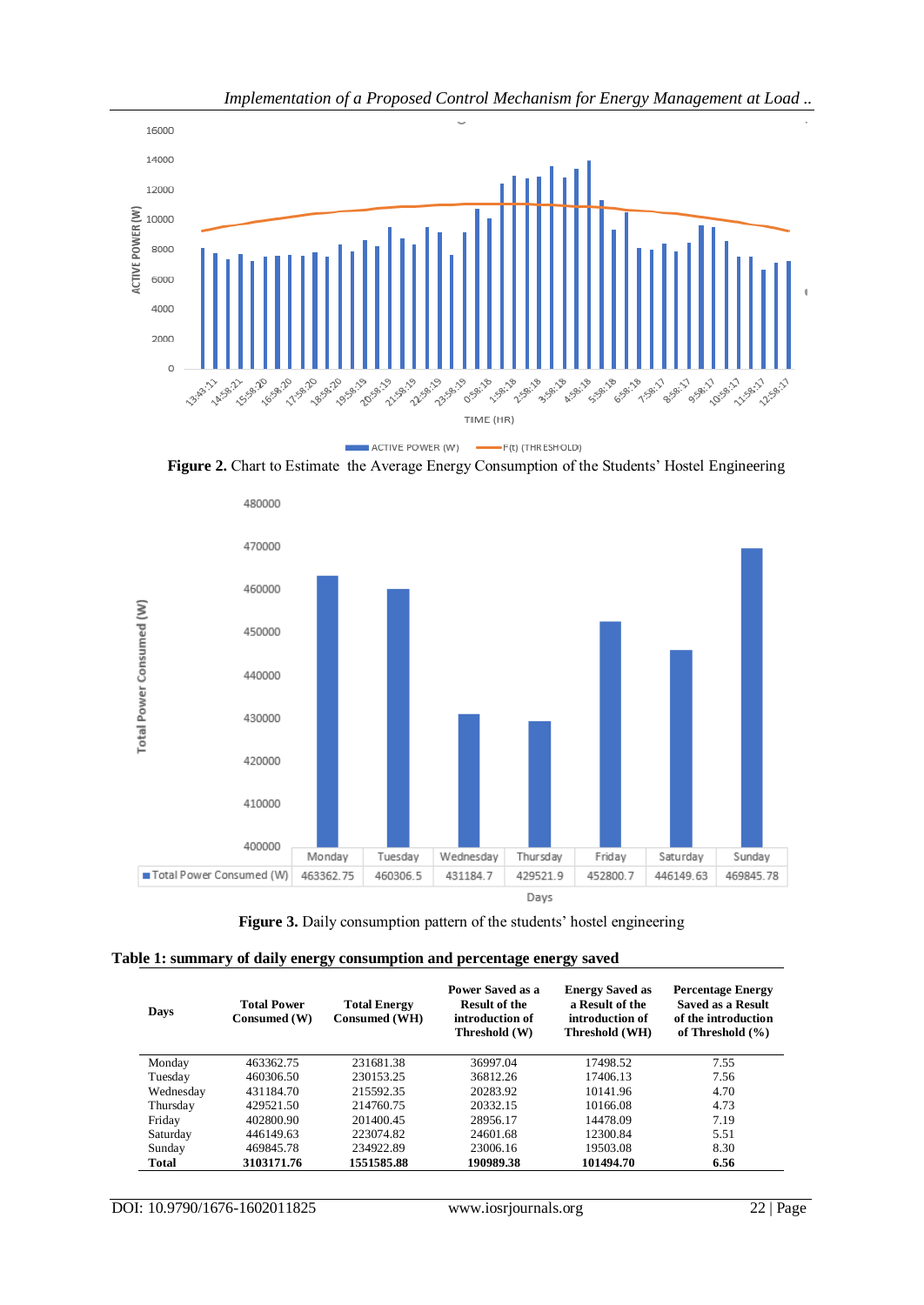#### A. DISCUSSION OF THE RESULT OF THE CASE STUDY, ENGINEERING STUDENTS' HOSTEL

The result obtained from executing the MATLAB code for the threshold, and also introducing a microcontroller for controlling the node at Engineering Students' Hostel is shown in Table 1. It was observed from the table that the circuit breaker was left closed in periods of the day when the consumption was below the threshold, and tripped open when the consumption was above the threshold, with circuit breaker trip signals of '1' and '0' for 'Close' and 'Open' respectively as shown in Appendix 1.

Figure 1 shows the average daily energy consumption. The pattern observed was similar to those of the week days, which showed an increase in power consumption between the hours of 01:28 and 04:28, signifying that students' activities increased during this period as compared to other periods. This may be attributed to the fact that most students prefer to study at night, when it is quiet than during the day time.

When students come back from classes between the hours of 16:00 and 18:00, they rest and possibly engage in sports or other activities, then sleep for a while, before waking up to study and do their assignments. This may account for the low power consumption experienced within these range of time. After 04:28, they rest for a while, before preparing for the activities of the next day.

Figure 2 shows the bar chart used to estimate the average energy consumption of the Hostel. The chart shows a gradual reduction in the students' energy consumption, starting from Sunday until Friday. This may be attributed to the fact that by Sunday, students quickly return back to school to attend to their assignments which have to be submitted on Monday. By Friday, they quickly return back to school to see if there is going to be take home assignment or probably test. By Saturday, there may be social gathering, attracting most of them to stay back. The prototype is observed to be cutting off some loads whenever the total load is greater than the threshold value.

#### B. ENERGY SAVED AND RELEVANCE OF THE WORK

From Table 1, the energy saved as a result of the introduction of a consumption benchmark for the average weekly consumptionwas 6.65% of the energy allocated to Engineering Students' Hostel, which is one of the loads centres in the North Core substation. If the concept is further extended to other facilities in North Core, and by extension, to the over 72 load centres in the entire University environment, more energy would be saved, which in monetary terms, translates into millions of Naira, thereby reducing the cost of electricity procurement for the subscriber.

The energy management benchmark is flexible, as the Threshold, which is arbitrarily chosen, can further be adjusted downwards according to the desire of the power grid operator, in order to increase the energy saved.

#### **VI. Conclusion**

Energy distribution management, particularly energy limiting is very important for both energy consumers and producers. This is because energy saved by way of careful management can be channeled to other users, thereby increasing the area of coverage and enhancing a prudent and profitable use. The case study was modeled in MATLAB/Simulink. Simulation results showed that load nodes are automatically disconnected when their energy consumption is greater than the allocated energy limit. Energy consumers, therefore, can be prudent in the use of the energy allocated to them if they are aware that they will be disconnected from the supply mains when they exhaust the energy allocated to them.

#### **References**

- [1] Saina A., Yogesg S. and Prasanna, V. K. (2013). Energy Management Systems: State of the art and Emerging Trends", **IEEE Communications Magazine**, Vol 50 (1), Pp. 112-119
- [2] Elkazaz M H., Sumner M., Pholboon S. and Thomas D. (2018). Microgrid Energy Management Using a Two Stage Rolling Horizon Technique for Controlling an Energy Storage System.*7th International Conference on Renewable Energy Research and Applications,* Pp. 324- 329.
- [3] Zhang L., Gari N. and Hmurcik L. V. (2014) Energy Management in a Microgrid with Distributed Energy Resources. *Energy Conversion and Management*, Vol. 80, Pp. 297--305.
- [4] Sudarsanan C, ManivannanM.S.,andDivya A.C. (2015).Automation of Home Energy Management System and Energy Monitoring Using ZIGBEE and GSM.**International Journal for Research in Applied Science & Engineering Technology (IJRASET)**Volume 3 Issue X, Pp.323-327
- [5] Gang Xiong, Chen Chen, Shalinee Kishore, and Aylin Yener. (2011). Smart (In-Home) Power Scheduling for Demand Response on the Smart Grid. *IEEE PES Conference Innovation on Smart Grid Technology*, pp. 1-7.
- [6] Melhem F. Y., Grunder O., Hammoudan Z. and Moubayed N. (2017). Optimization and energy management in smart home considering photovoltaic, wind, and battery storage system with integration of electric vehicles. *Canadian Journal of Electrical and Computer Engineering*, Vol. (40), Issue 2, Pp. 128-138.
- [7] Zhou B., Wentao L, Chan K.W., Cao Y., Yonghong K., XiLiu and Wang X. (2016). Smart Home Energy Management Systems: Concept, Configurations, and Scheduling Strategies **Renewable and Sustainable Energy Reviews61.** Pp 30-40.
- [8] Zhuang Z., Won C. L., Yoan S., and Kyung-Bin S. (2013). An Optimal Power Scheduling Method Applied in Home Energy Management System Based on Demand Response. *ETRI Journal*, Vol. 35, Issue 4, Pp. 677-686.
- [9] Tang Z., Wu J. (2015). Energy Consumption Management for Multistage Production Systems Considering Real Time Pricing, *Proceedings of the 34th Chinese Control Conference* Pp 2627-2631.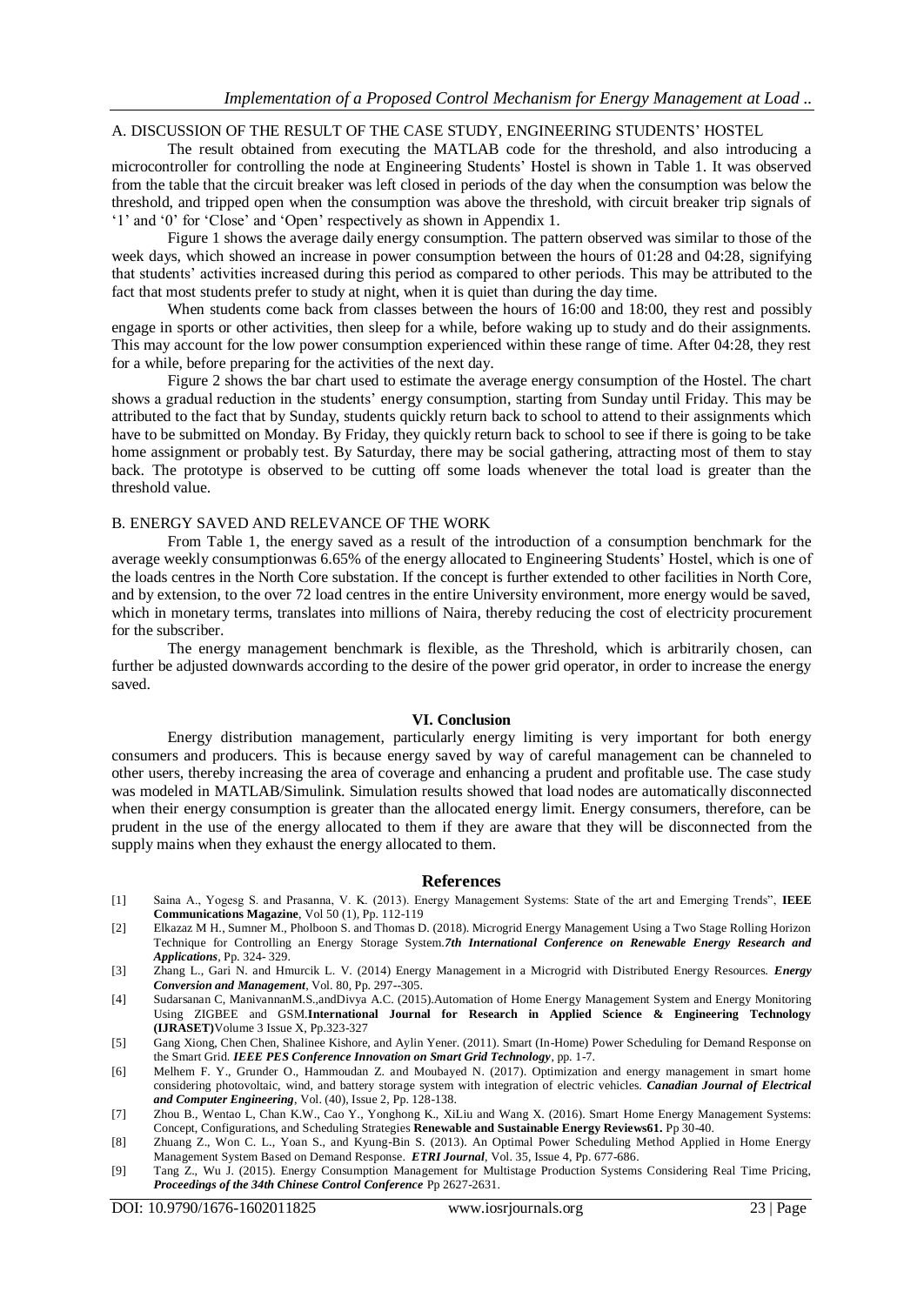- [10] Chan W. K. and Schruben L. W. (2008). Mathematical programming representations for state-dependent queues, *IEEE Winter Simulation Conference*, Cited by: Papers (1)
- [11] Baharudin Z. and Kamel N. (2008). Autoregressive method in short term load forecast*. IEEE 2nd International Power and Energy Conference, PECon*, Pp. 1603-1608
- [12] Darek B., and Henryk K. (2009). Distributed system for data acquisition and management of electric energy consumption, **IEEE International Workshop on Intelligent Data Acquisition and Advanced Computing Systems: Technology and Applications,** Pp192 – 195.
- [13] Barbour E. and González M. (2018). Enhancing household-level load forecasts using daily load profile clustering. Proceedings of the 5th Conference on Systems for Built Environments, Pp. 107-115
- [14] Vosloo A. and Raji K. A. (2015). Intelligent Central Energy Management System for Remote Community Microgrid**, International Conference on the Domestic Use of Energy (DUEIEEE Conferences.** Cited by: [Papers \(4\),](https://ieeexplore.ieee.org/document/7102973/citations?tabFilter=papers#citations) Pp: 137 – 140.
- [15] Bilal M., and Asaad A. (2016). Design of Smart Home Energy Management System for Saving Energy. **European Scientific Journal** Vol 12, Issue 33, Pp.521-536
- [16] Wei M. and Chen Z. (2012). Reliability analysis of cyber security in an electrical power system associated WAN, IEEE Power and Energy Society General Meeting, IEEE Conferences, Pp 1-6.

**Appendix 1: The result obtained from executing the algorithm for the threshold**

| <b>TIME</b> | <b>ACTIVE POWER</b><br><b>(W)</b> | F(t) (THRESHOLD) | <b>REMARK</b>         | <b>BREAKER TRIP</b><br><b>SIGNAL</b> |
|-------------|-----------------------------------|------------------|-----------------------|--------------------------------------|
| 13:13:11    | 4698.78                           | 4905             | Close circuit breaker | $\mathbf{1}$                         |
| 13:43:11    | 4477.97                           | 5053             | Close circuit breaker | $\mathbf{1}$                         |
| 14:13:11    | 4266.58                           | 5194             | Close circuit breaker | $\mathbf{1}$                         |
| 14:58:21    | 4456.6                            | 5330             | Close circuit breaker | $\mathbf{1}$                         |
| 15:28:21    | 4211.37                           | 5458             | Close circuit breaker | $\mathbf{1}$                         |
| 15:58:20    | 4378.1                            | 5581             | Close circuit breaker | $\mathbf{1}$                         |
| 16:28:20    | 4405.56                           | 5697             | Close circuit breaker | $\mathbf{1}$                         |
| 16:58:20    | 4419.99                           | 5806             | Close circuit breaker | $\mathbf{1}$                         |
| 17:28:20    | 4381.98                           | 5909             | Close circuit breaker | $\mathbf{1}$                         |
| 17:58:20    | 4523.74                           | 6006             | Close circuit breaker | $\mathbf{1}$                         |
| 18:28:19    | 4364.78                           | 6096             | Close circuit breaker | $\mathbf{1}$                         |
| 18:58:20    | 4827.5                            | 6180             | Close circuit breaker | $\mathbf{1}$                         |
| 19:28:20    | 4544.82                           | 6257             | Close circuit breaker | $\mathbf{1}$                         |
| 19:58:19    | 5009.48                           | 6328             | Close circuit breaker | 1                                    |
| 20:28:20    | 4774.79                           | 6392             | Close circuit breaker | $\mathbf{1}$                         |
| 20:58:19    | 5507.44                           | 6450             | Close circuit breaker | $\mathbf{1}$                         |
| 21:28:19    | 5045.83                           | 6501             | Close circuit breaker | $\mathbf{1}$                         |
| 21:58:19    | 4837.21                           | 6546             | Close circuit breaker | $\mathbf{1}$                         |
| 22:28:19    | 5511.6                            | 6585             | Close circuit breaker | $\mathbf{1}$                         |
| 22:58:19    | 5323.24                           | 6617             | Close circuit breaker | $\mathbf{1}$                         |
| 23:28:19    | 4424.42                           | 6643             | Close circuit breaker | $\mathbf{1}$                         |
| 23:58:19    | 5296.33                           | 6662             | Close circuit breaker | $\mathbf{1}$                         |
| 00:28:18    | 6235.09                           | 6675             | Close circuit breaker | $\mathbf{1}$                         |
| 00:58:18    | 5834.23                           | 6682             | Close circuit breaker | $\mathbf{1}$                         |
| 01:28:18    | 7210.18                           | 6682             | Open circuit breaker  | $\Omega$                             |
| 01:58:18    | 7499.52                           | 6675             | Open circuit breaker  | $\overline{0}$                       |
| 02:28:18    | 7405.48                           | 6662             | Open circuit breaker  | $\mathbf{0}$                         |
| 02:58:18    | 7462.07                           | 6643             | Open circuit breaker  | $\Omega$                             |
| 03:28:18    | 7872.09                           | 6617             | Open circuit breaker  | $\mathbf{0}$                         |
| 03:58:18    | 7415.19                           | 6585             | Open circuit breaker  | $\mathbf{0}$                         |